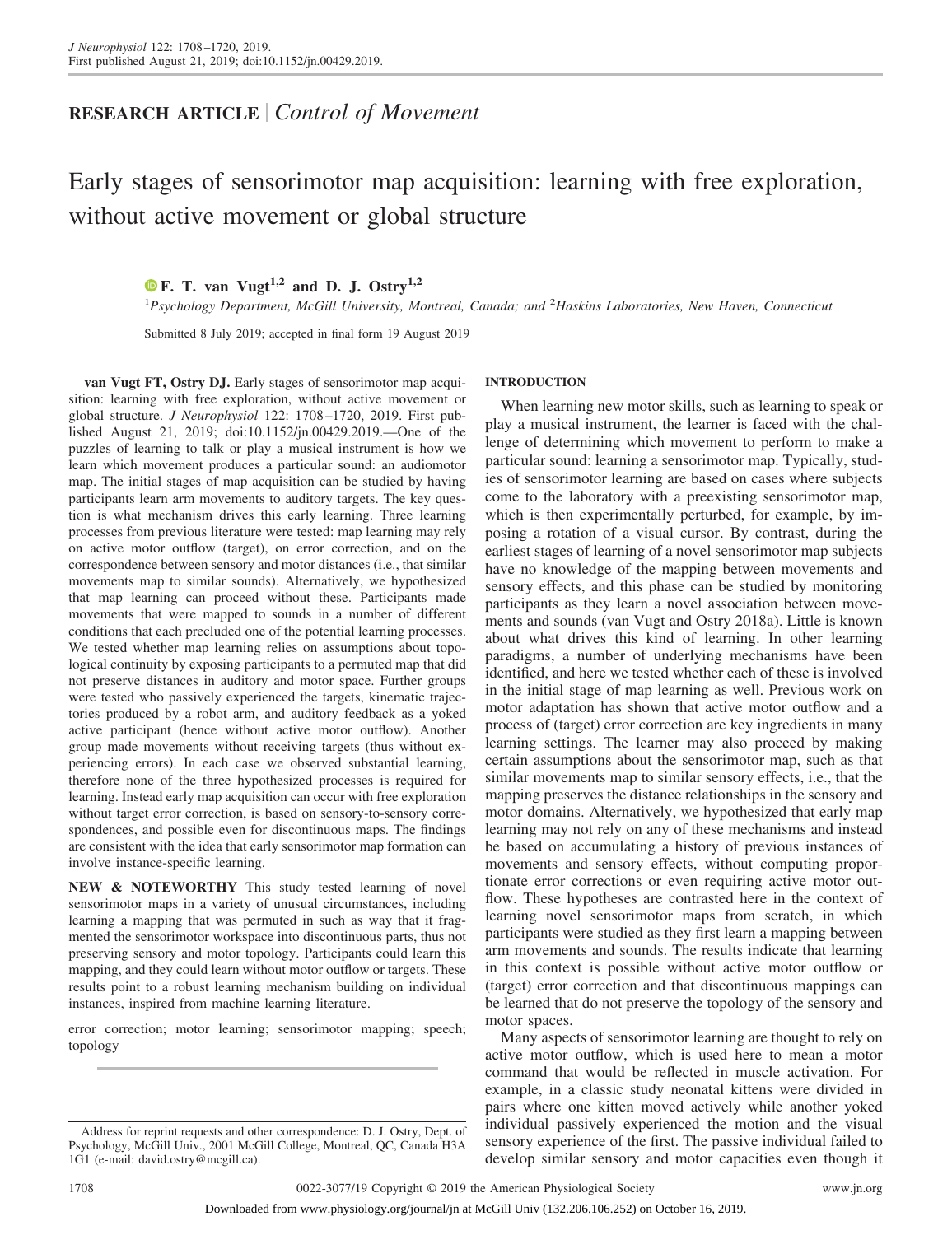experienced the same sensory input (Held and Hein 1963), suggesting that motor outflow is required for learning. Similarly, some studies on humans show that although passive movement training may have some benefit (Beste and Dinse 2013), learning is only partial or limited (Beets et al. 2012; Lotze et al. 2003). However, other studies show that reinforcement motor learning is possible through passive somatosensory experience coupled with accuracy feedback (Bernardi et al. 2015), and learning new mechanical environments can occur through passive visual observation of another individual performing the task to be learned (Mattar and Gribble 2005). In the case of learning sensorimotor maps, it remains unclear whether active motor outflow is necessary. The present study tested passive groups who experienced the same kinematic movement trajectories as an active yoked participant learning the sensorimotor map and were also presented with the same sounds. If active motor outflow is critical, these groups should show impaired learning, but if mappings can be formed based only on sensory information (somatosensory and auditory), learning should occur.

When subjects learn a sensorimotor map, it may further be hypothesized that they make assumptions about the type of map they will encounter. For example, participants may anticipate that the novel sensorimotor mapping preserves distances in sensory and motor modalities (Ritter et al. 1989), which means in the present case that if two movements are similar (small angular distance), then the associated sounds will also be similar (in the frequency domain). The sensorimotor apparatus that learners are typically confronted with has this (homomorphic) property: for example, similar arm movements result in similar changes in position in visual coordinates, or similar motor commands sent to the vocal apparatus yield similar sounds (Guenther et al. 2006). Humans can learn complex artificial mappings (Mosier et al. 2005; Mussa-Ivaldi et al. 2011), but the mappings used in these studies still preserve distances. To our knowledge the question whether the sensorimotor map learning mechanism is rooted in the assumption that mappings preserve distances has not been addressed directly. The current setting where participants learned a novel sensorimotor map provided an opportunity to expose participants to a permuted mapping that violated these distance assumptions, by dividing the sensorimotor workspace into bins and then shuffling the way these bins mapped to sounds (Fig. 1*D*). In this permuted mapping, there can be movements that straddle the boundary between bins and therefore are close together in angular direction have very different associated sounds. The permutation applied here to the mapping left residual local structure (within bins), but the size of the perturbation bins was chosen such that this local structure would not be usable and this was verified empirically. If learning proceeds from the assumption that sensory and motor distances are preserved, then learning should be impaired in this condition, but if learning does not require the presence of global structure, then one would expect similar performance with the permuted map.

Another mechanism thought to drive motor learning is error correction, in which the difference between a target and actually produced movement is computed and then a proportionate correction is applied to update performance on the next trial (Seidler et al. 2013; Wolpert and Ghahramani 2000; Wolpert et al. 1995). The target can be an external sensory goal (task) or

internal (sensory prediction; Butcher and Taylor 2018; Mazzoni and Krakauer 2006), yielding two potential error signals, thought to drive explicit and implicit adaptation processes, respectively (Leow et al. 2018; Reichenthal et al. 2016; Taylor and Ivry 2011). When learning novel sensorimotor maps, learning is slow and shows large errors (van Vugt and Ostry 2018a), which leads to the hypothesis that sensorimotor map learning may be driven initially by task (target) error. Alternatively, one can hypothesize that sensorimotor map acquisition proceeds by learning associations between movements and sensory consequences, which at least in principle is possible using free exploratory movements without targets and hence without target error. Similar to this, some forms of sensorimotor learning have been reported previously that do not rely on error correction (Haith and Krakauer 2013) such as use-dependent learning (Diedrichsen et al. 2010). In this work, it will be tested whether sensorimotor map learning requires target error using a free exploration condition in which no targets are presented. If learning relies on target error, this condition should show impaired performance, but if error is not required, learning should be identical to a condition with targets.

The various conditions described above serve to evaluate whether active motor outflow, structure preservation, and/or target error correction play a role in learning sensorimotor maps. An alternative hypothesis is that learning is based on collecting a history of instances of sensory-to-sensory correspondences, yielding an instance-based sensory learning model such as described previously in machine learning (Aha et al. 1991; Atkeson et al. 1997a) and for sensorimotor map learning (van Vugt and Ostry 2018a). Such a learning model may be appropriate during the earliest stages of acquiring novel sensorimotor maps, because in such cases little to no prior information is available on which to base learning.

#### **METHODS**

A total of 165 participants was included (96 female, 67 male, 2 not reported) with average age of 23.3 (SD 4.2) yr, right-handed, normal hearing, and no prior neurological conditions. Participants were selected to not currently be taking music lessons. Various participants had received minimal music training in school. As for private lessons, participants were categorized into those that had received formal musical training in the past  $($ >5 yr ago) or informal lessons; none was currently musically active. The distribution of subjects among these categories was not different across experimental conditions  $\chi^2(12)$  = 16.70,  $P = 0.16$ ]. All procedures were approved by the McGill University Faculty of Medicine Institutional Review Board. Participants provided written, informed consent.

A systematic mapping was defined between spatial locations and sounds, where the frequency content of sounds varied with the angle of the movement (see *Sounds*; of note, the sounds were not acoustically localized at different points in space but only differed by their frequency content). Participants were trained to learn this mapping by making movements and hearing the sound each movement was mapped to. The experimental conditions tested here were all variants of the following procedure. Participants were seated at a planar arm robot (Interactive Motion Technologies) and held the handle in their (dominant) right hand. On audiomotor trials, participants made a reaching movement to points on a hidden target circle of 20 cm, and at the end of the movement, a feedback sound was played that depended on the angle of the end point of the subject's movement (Fig. 1, *A* and *B*). Before each movement a target sound was presented, and the subjects' task was to move to the location that would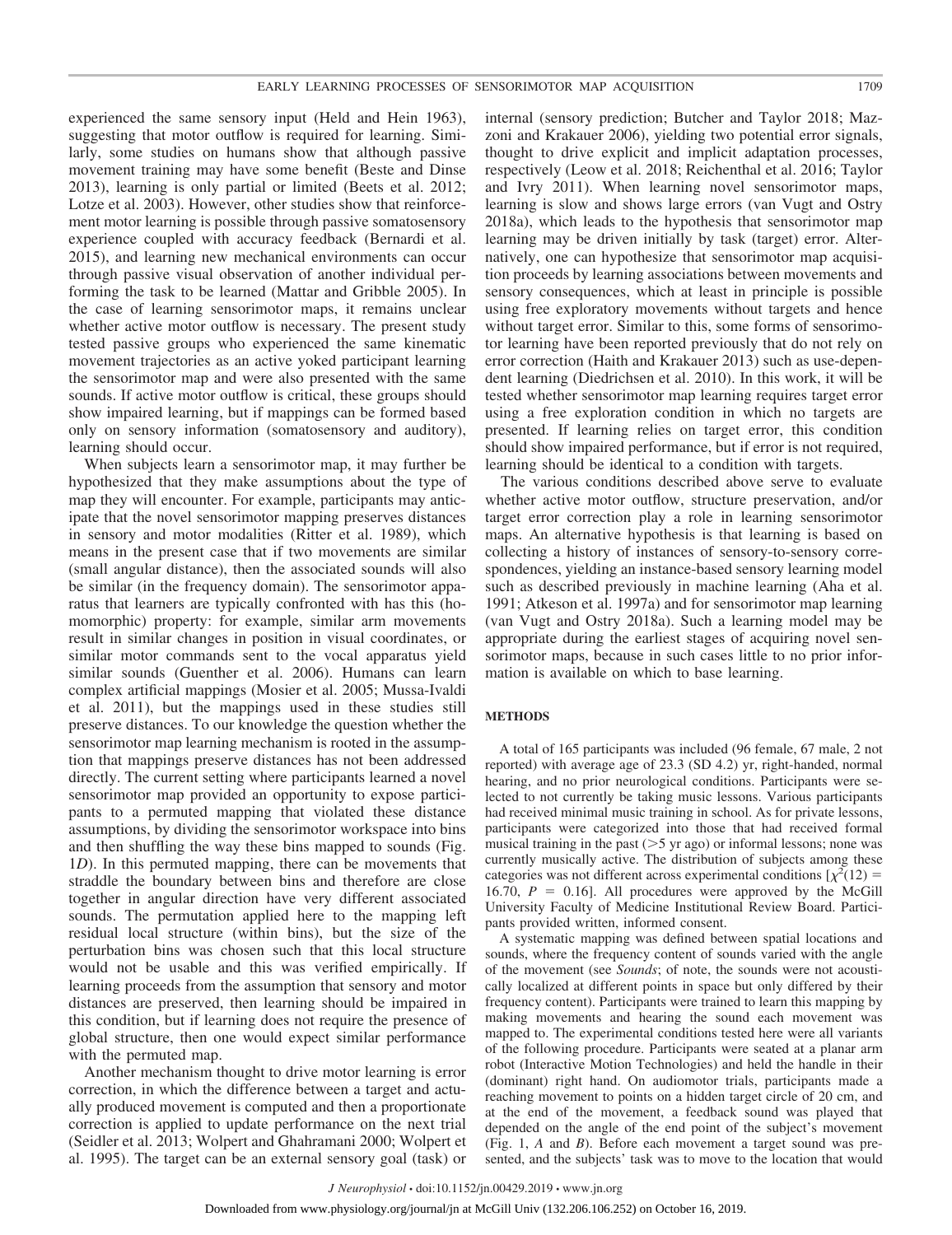

Fig. 1. Participants made reaching movements that were turned into sounds. *A*: participants were seated at a planar arm movement robot and made movements from a central position to points on a half-circle. Vision was blocked during the entire experiment. *B*: at movement end a feedback sound was delivered that consisted of 3 pure tone oscillators (F0, F1, and F2) presented simultaneously and whose frequencies depended on the angle of the movement. CCW, counterclockwise. *C*: to test whether target error is required for learning, we tested conditions were targets were absent altogether (active  $-$  targets) or where targets and feedback were present but not on the same trials (alternating). To test whether active motor outflow is necessary, participants in passive groups experienced the movements of yoked active participants with or without the associated target sounds. In a scrambled condition, participants also experienced movements, targets, and feedback but the time series of these were shuffled so that the target, movement, and feedback experienced at any moment originated from different trials. *D*: to test whether the subjects assumed a priori that the mapping they experienced would preserve the structure of auditory and motor spaces, a permuted mapping was designed in which the workspace was divided into 5 bins and the sound-to-movement mapping was shuffled across these bins. Note that the mapping is still one-to-one. *E*: this permuted mapping does not preserve distances between auditory and motor spaces, so that two points can be close together in auditory space but far apart in motor space, as indicated here, or vice versa.

yield that feedback sound. Target angles were sampled from a uniform distribution covering 0-180° and were different on every trial for every subject. There were no visual targets in any condition. All vision was blocked during the entire experiment: the experiment was conducted in a darkened room and participant's vision of their arm was blocked by a semitransparent mirror. Participants performed 3 blocks of 75 training trials yielding a total of 225 trials (Fig. 1*C*).

No-feedback trials: before and after these training trials learning was assessed by having participants perform movements to a set of 15 auditory targets spaced linearly (equidistant) covering the entire workspace  $(0-180^{\circ})$ , presented once each in random order, but without receiving feedback. Thus all subjects received the same set of targets in these blocks. By design, before training subjects had no information about the correspondence between movements and sounds because the mapping was arbitrary (but fixed during the experiment) and therefore they were expected to reach randomly. The baseline trials were important to ensure that reaching was indeed random and that there were no biases. The analyses that assessed learning were conducted without regard to this baseline block.

*Learning conditions.* Various conditions were tested that differed in the training phase, but the no-feedback trials before and after learning were always the same (Fig. 1*C*). In what follows, "targets" refers to auditory targets that were presented to subjects through headphones. There were no visual targets at any point. In the active  $+$  targets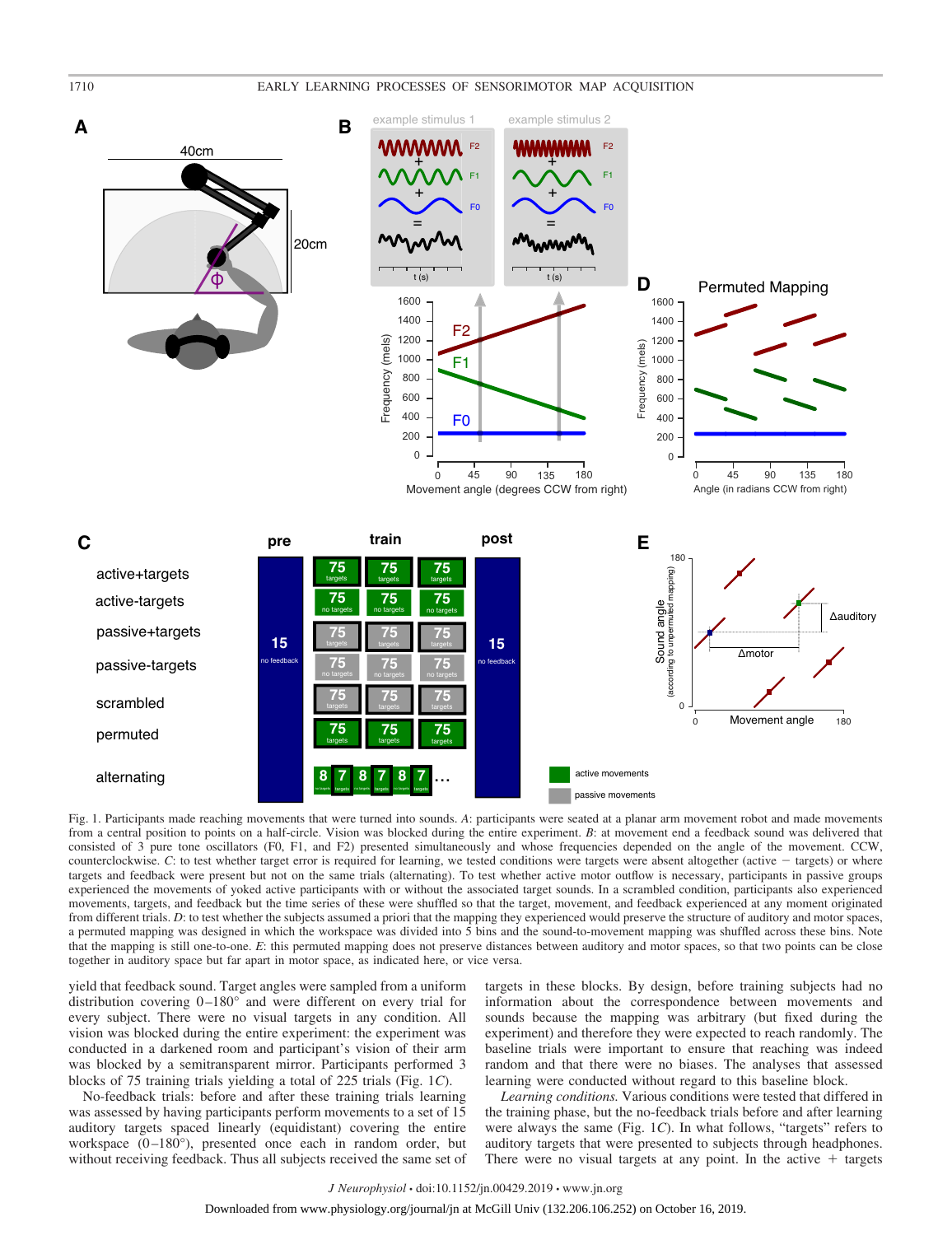condition ( $n = 25$ ), participants received a target on each trial, made an active movement, and then received a feedback sound. In the active  $-$  targets condition ( $n = 20$ ), participants did not receive a target sound but made an active movement (when a visual icon appeared, which contained no information about the target location) and received auditory feedback. In active trials without targets, subjects were told they could move freely to any location of their choosing but had to avoid moving across the workspace in a systematic way. (This restriction was based on a pilot test in which subjects explored the space in a patterned way, which was markedly different from the movement pattern in the active  $+$  targets condition thus precluding a fair comparison.) An alternating condition was tested  $(n = 20)$ , in which participants first made seven movements without targets but with auditory feedback and then made eight movements with targets but without auditory feedback. In this way, both targets and feedback were present during learning, but never in the same trial, and therefore, we reasoned that target error (defined as the difference between the target and auditory feedback) could not be computed in this condition. At the transition between a set of target trials and the next set of feedback trials, it was possible in principle that subjects would use the target of the last trial and combine it with the feedback on the next trial. To prevent this, a masking sound was presented (4 bursts of pink noise, 4 s each, faded in and out during 1 s), which served to erode the potential auditory memory of the target sound. In this alternating targets/no-targets condition, unlike the other experimental conditions, subjects performed 6 blocks of 75 trials, half of which were target (no feedback) trials and half were no-target (feedback) trials. The rationale for this was that even though the alternating group performed more trials in total than the active  $+$  targets group, they were matched for the number of targets and feedback sounds.

In the passive conditions, each participant was yoked to an active participant previously tested, whose targets, movement trajectories, and feedback sounds had been recorded. These sounds were played back to the passive participant, and the kinematic trajectory was reproduced by the robotic arm. The passive participant thus experienced the same sounds and movement as the active participant but without themselves producing motor outflow. Passive movements were generated by the robot under position servo-control using the time series of positions measured from the trajectory of a yoked active subject. Two variants of this passive condition were tested: passive  $+$ targets (where the target sounds were presented,  $n = 25$ ) and passive  $-$  targets (where the target sounds were omitted,  $n = 25$ ). Note that in both passive groups, the yoked active participants were taken from the active  $+$  targets group, which was done so as to equate the two passive groups. In passive trials, subjects were told that another participant had made movements that resulted in specific sounds and that the robot would now reproduce their trajectories. The passive subjects' task was merely to pay attention to the movements and the sounds.

As a passive control group, a scrambled condition was tested (*n*  $25$ ), which was identical to the passive  $+$  targets condition, except that within each block of 75 movements, the order of the target sounds, the movements, and the feedback sounds were each shuffled independently, so that on a given trial the target, movement, and feedback sound that were presented originated from different trials of the yoked active participant. In this way, the movement did not correspond to the feedback or the target. The hypothesis was that learning in this scrambled condition is not possible, because to learn the mapping, the subject needs to be presented with auditory feedback that maps to movements with some degree of consistency.

To test whether learning required that the mapping preserved the structure of the auditory and motor space, a permuted mapping was created. In this condition, the physical workspace was divided into five bins that were shuffled (Fig. 1*D*). To determine the auditory feedback sound of a given movement, the original end point angle was first mapped to the shuffled bin and then mapped to the sound in the usual way, yielding an irregular movement-to-sound mapping. In

particular, this mapping had the property that two movement-sound pairs could be close together in sound space but far apart in motor space, and vice versa (Fig. 1*E*). Participants in the permuted condition  $(n = 25)$  received targets and feedback sounds. In the permuted condition, the location of the targets during no-feedback testing was slightly displaced for the following reason. The workspace was divided into five bins of 36° each. That is, movement angles from 0 to 36° were mapped to *bin 1*, angles from 36 to 72° to *bin 2*, etc. Targets placed at the edges of the bins (e.g., at 36°) could be considered ambiguous, because they could arbitrarily be set to fall into either of the two bins. Therefore these targets were slightly displaced  $(\sim 3^{\circ}$  on average) to avoid falling on these edge locations.

*Sounds.* The sounds used in this study consisted of three pure tone oscillators presented simultaneously, whose frequencies depended on the direction of the associated movement (Fig. 1*B*). A mel-space mapping was used so that the same change in direction anywhere in the workspace caused a perceptually comparable difference in the frequency of the individual oscillators. Similarly, the sound amplitude was adjusted for loudness as a function of frequency using previously published equal loudness curves (Robinson and Dadson 1956) for 75 phon, so that the perceived intensity of the sounds associated with various directions was roughly equal. The same sound was presented to both ears, and therefore, there were no acoustic direction cues. The sounds associated with the different movement directions only differed by their frequency content.

*Testing auditory and motor function in isolation.* Before and after the auditory-motor trials described above, participants performed an auditory discrimination test and a motor copy test, which were designed to test whether there was any change in auditory or motor functioning, respectively. In the auditory test, participants' discrimination thresholds were tested with the sounds used in the auditorymotor experiment. On each trial, four sounds were presented (200-ms duration, 75-ms pause between sounds), which were identical except for one sound, which was always the second or third, and the subject's task was to respond by button press whether the second or third was the oddball. The three identical sounds were the sounds that corresponded to the middle of the workspace (90°, Fig. 1*B*) and the oddball was chosen to correspond to one of 10 sounds corresponding to logarithmically spaced angles of 90.27–106.20° (inclusive). Participants completed a total of 200 trials.

A motor copy test was performed to measure proprioceptive and motor function in isolation, without auditory stimulation. In this test (which was different from the audiomotor pre/posttests), on each trial, the robot moved the subjects' hand passively to a target location on the circle (900-ms smooth trajectory) and back, and then the subjects' task was to actively reproduce the movement they experienced. Vision of the arm was blocked during this procedure, and no sounds were presented. The target locations were 11 positions linearly spaced on the entire target circle (from 0 to 180°, inclusive). The targets were each presented once before training and once after training in random order.

*Data analysis.* The movement end point was determined online (defined as the moment when velocity remained below 5% of the peak velocity on a per-trial basis consecutively for 50 ms), and the angle from the starting point to the movement end point was computed to determine the feedback sound to be presented on each trial. The same movement angle was also used offline to calculate the reaching error: the absolute angular difference between the target angle and the angle at the end point of movement, relative to the starting point. Control analyses also investigated the deviation from the center of the workspace, computed as the absolute angular difference between the movement angle and the direction straight ahead, as well as the average or standard deviation of the movement angles, computed using the signed value of the movement angles.

Error was averaged for each subject and block (no-feedback preand posttraining). The main analyses focused on the posttraining no-feedback error scores only because the prescores were random,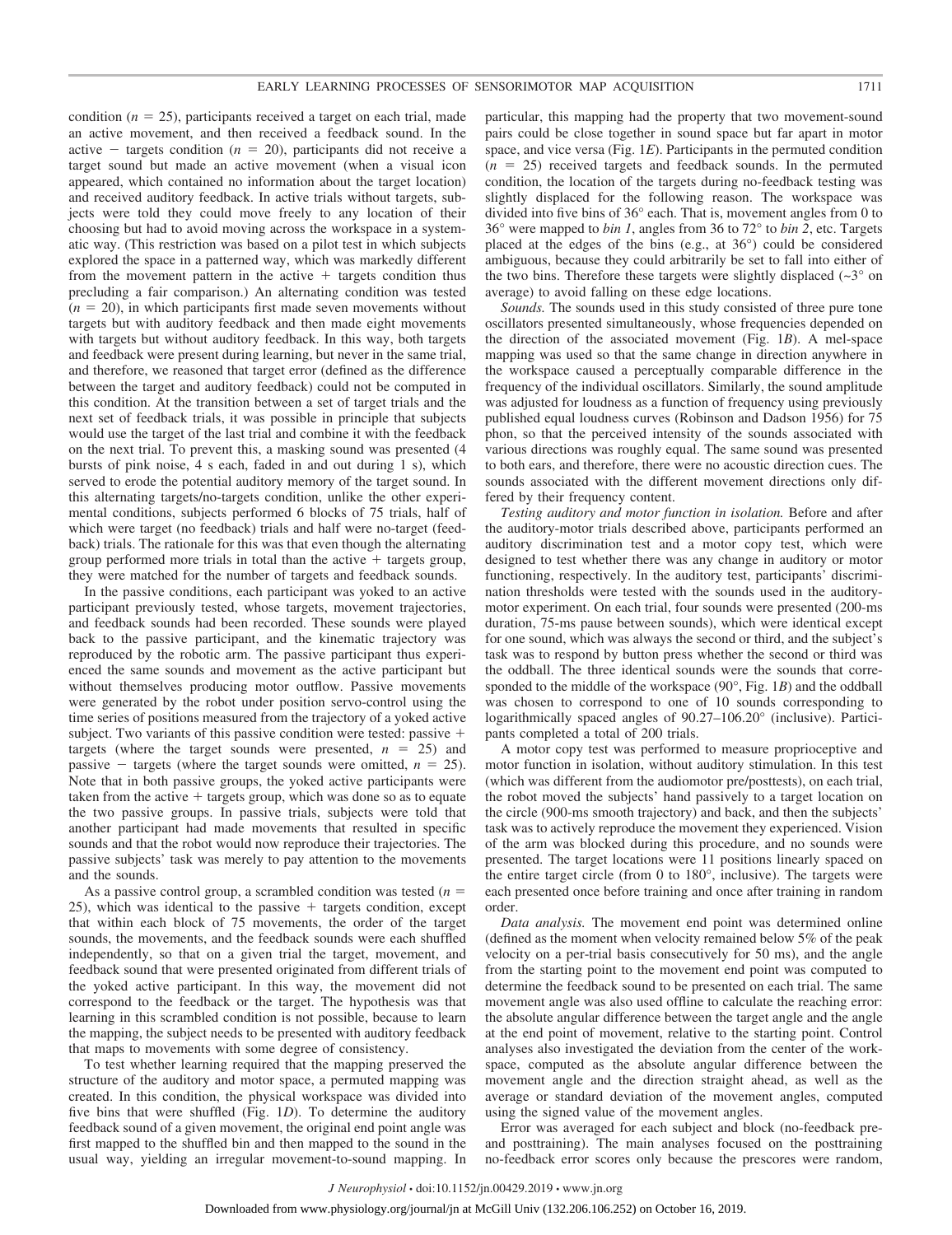which is a direct result of the design of this study where subjects learn a novel arbitrary map. Differences in learning between groups were assessed using an ANOVA with the posttraining no-feedback error as dependent variable, and a between-subjects factor group (7 levels for the groups: active  $+$  targets, active  $-$  targets, alternating, passive  $+$ targets, passive  $-$  targets, scrambled, and permuted). Pairwise  $t$  tests (Bonferroni-Holm corrected) were then computed to determine which pairs of groups showed different amounts of learning. Investigation of performance during the training phase was only meaningful for the active groups, and among these, reaching error could by design only be computed for the active  $+$  targets, permuted, and alternating groups and in the latter case only for the trials in which targets were presented. Levene's test was performed for homogeneity of variance, and adjustments are reported wherever required. Generalized effect size is reported for significant contrasts  $(\eta^2)$ . In figures, error bars indicate means  $\pm$  SE.

#### **RESULTS**

Participants made active movements to targets, receiving auditory feedback at the end of each movement (active

targets condition). In this condition, a reduction in error was observed over the course of training (Fig. 2*A*). To assess learning, before and after training, participants performed reaching movements without receiving auditory feedback (no-feedback trials). Reaching error, defined as the absolute angular difference between the target angle and reaching end point angle, was lower after training  $[t(24) = 6.82, P <$ 0.0001]. To test hypotheses about the information that drives learning, various conditions were tested that systematically removed one or more of these sources of information (Figs. 1 and 2).

The first key finding is that all groups showed learning, as indicated by a reduction in error on no-feedback trials (all  $t >$ 2.61,  $P < 0.015$ ; Fig. 2*D*) relative to the baseline (pre) nofeedback trials except for a scrambled control group that passively experienced movements and sounds of an active participant but in which the link between movements and sounds was removed by shuffling the trials  $[t(24) = 0.04, P = 0.96]$ .



Fig. 2. A: participants learn to reach to auditory targets (active  $+$  targets group,  $n = 25$ ). Before and after learning (green), all groups were tested using active no-feedback trials (red and blue). *B*: performance on target trials for the group where targets and feedback were presented in alternating fashion but never together for the same trial  $(n = 20)$ . In between each set of target trials, these participants also performed no-target active reaching movements. *C*: participants  $(n = 25)$ were able to learn the permuted map. This learning was evident when the target-to-movement error was computed in auditory space but not when it was computed in motor space. This indicated that participants produced movements whose sounds were similar to the target sound instead of producing movements that were similar to the target movement. *D*: baseline performance was not different across groups and is shown combined in the gray bar. Colored bars indicate the performance of the various groups during the postactive no-feedback trials. All groups showed learning relative to baseline, except for the scrambled group. *E*: rate of learning as assessed during training. For each participant, a line was fit to the error during training and the slopes of these lines are shown to be the same across groups.  $F$ : as a control, the distribution of active movements was largely equated between the conditions. Error bars and shaded area indicate means  $\pm$  SE.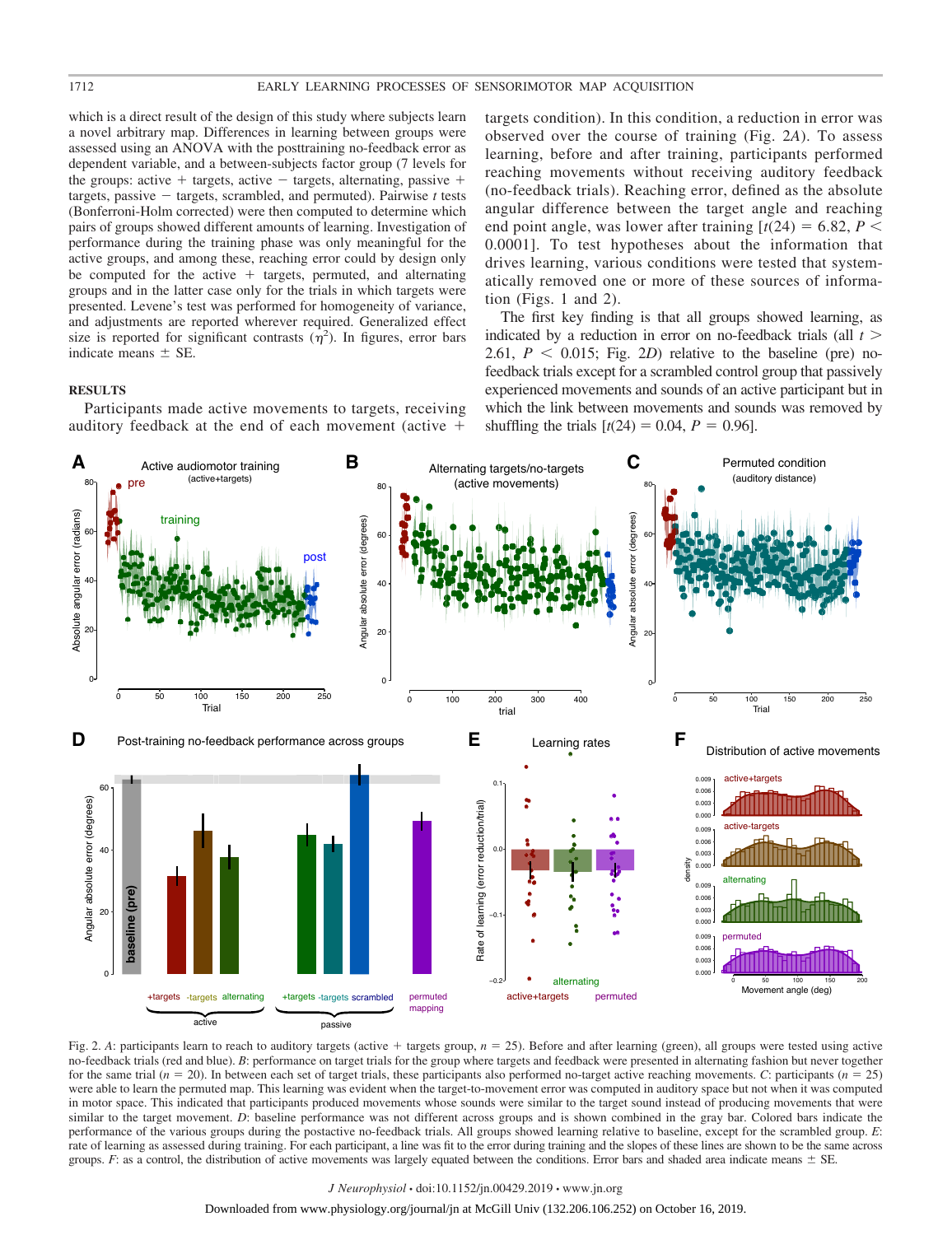In the primary analyses of learning, performance was assessed based on posttraining no-feedback trials, instead of preto postchanges, because the pretraining performance was random (by design) and analyses using pre- to posttrials were found to be less sensitive (see below).

An ANOVA was performed with the post-no-feedback error as a dependent variable and a between-subjects factor group. The difference between experimental conditions was significant  $[F(6,158) = 8.50, P < 0.0001, \eta^2 = 0.24]$ . Pairwise *t* tests (Bonferroni-corrected) revealed the following pattern of findings. The passive scrambled group showed greater error than all other groups (all  $P < 0.04$ ), which confirms that learning is only possible when the link between movements and feedback is intact. The active and passive groups were not different (all pairwise comparisons  $P > 0.1$  with or without targets), suggesting that the presence or absence of active motor outflow does not affect learning. The permuted group showed greater error than the active  $+$  targets group ( $P =$ 0.008), suggesting that the permuted mapping may be more difficult to learn, although learning was present in both conditions. There was a trend for the active group with targets to show lower error than the active group without targets ( $P =$ 0.09), which suggested that targets, and therefore potentially target error, could affect the amount of learning. The alternating condition served as a control for this, in which targets and feedback were both presented but never on the same trial, and therefore, error could not be computed. Learning in the alternating condition was not significantly different from either active condition ( $P = 1.0$ ). This suggests that target error does not drive learning. Other than the comparisons mentioned above, no other differences between groups in this experiment were significant (all  $P > 0.1$ ).

To investigate performance during training, learning rates were computed as follows. Errors were computed for each subject and each trial separately, and then a, line was fit using robust regression. Robust regression is a variant of ordinary least-squares regression, which uses an algorithm to estimate which data points are likely to be outliers and assigns these a lower weight so that they do not disproportionately affect the regression estimate (slope in our example) (Andersen 2008). For each subject, one slope value was thus obtained that reflected the amount of change in error over the course of training. These slopes were significantly different from zero across groups  $[t(69) = 4.28, P < 0.001]$  indicating that overall subjects reduced their reaching error over time and there were no significant differences between groups  $[F(2,67) = 0.01]$ ,  $P = 0.99$ ]. Additionally, fitting exponential learning curves to the data indicated no difference in exponential learning rates between the groups ( $P = 0.77$ ). This suggests that the three groups showed similar learning performance during training (Fig. 2*E*) and in particular that the permuted condition performed similarly to the nonpermuted groups. Note that performance during training can only be investigated for active groups for trials in which they receive targets, i.e., active  $+$ targets, alternating, and permuted groups.

The tests described above focused on a single day of training, in which relatively high levels of error were observed at the end of training. Three additional subjects were tested who each performed the learning task over the course of 21 training sessions, each on a separate day (with at most 3 intervening nontraining days and a maximum total duration of 5 wk, 225

trials per day, with targets and feedback). Improvements were seen throughout training (Fig. 3). This shows that learning an audiomotor map is a challenging task in which there are progressive improvements in performance over extended periods of training. Hence, the findings reported in the main experiments (single-day) reflect the earliest stages of sensorimotor map acquisition.

Four conditions involved active movements (active  $+$  targets, active  $-$  targets, alternating, and permuted). A potential confound was that differences between these groups, or absences thereof, could be driven by differences in the distribution of movements. However, there were no significant differences observed between the groups in average movement direction  $[F(3,86) = 0.13, P = 0.94]$ , deviation from the workspace center  $[F(3,86)] = 1.37, P = 0.26$ , or standard deviation of the movement angles  $[F(3,86) = 0.77, P = 0.52; Fig. 2F]$ . This suggests that the different groups had comparable exposure to the sensorimotor workspace.

In the permuted condition, the map structure was divided into bins that were shuffled, thus removing the global structure but preserving local structure within each bin. It is possible in principle that subjects used this residual local structure for learning the mapping. However, two empirical findings suggest that this was not the case. In a first analysis, we reasoned that to use the local structure to drive learning, subsequent movements to same-bin targets would need to land in the same bin, because otherwise a different local structure would apply to the different movements. To probe how often this happened, targets were grouped according to the bin they fell in. Then, for each target bin, we looked at the series of each subject's movements to targets within the same bin, ignoring intervening trials to other bins. Our analysis was not restricted to cases where subsequent movements landed in the same bin. In fact, we identified pairs of trials where the targets were in the same bin, but in between these two trials there could be any number



Fig. 3. Prolonged training measured in 3 participants leads to continual increases in performance.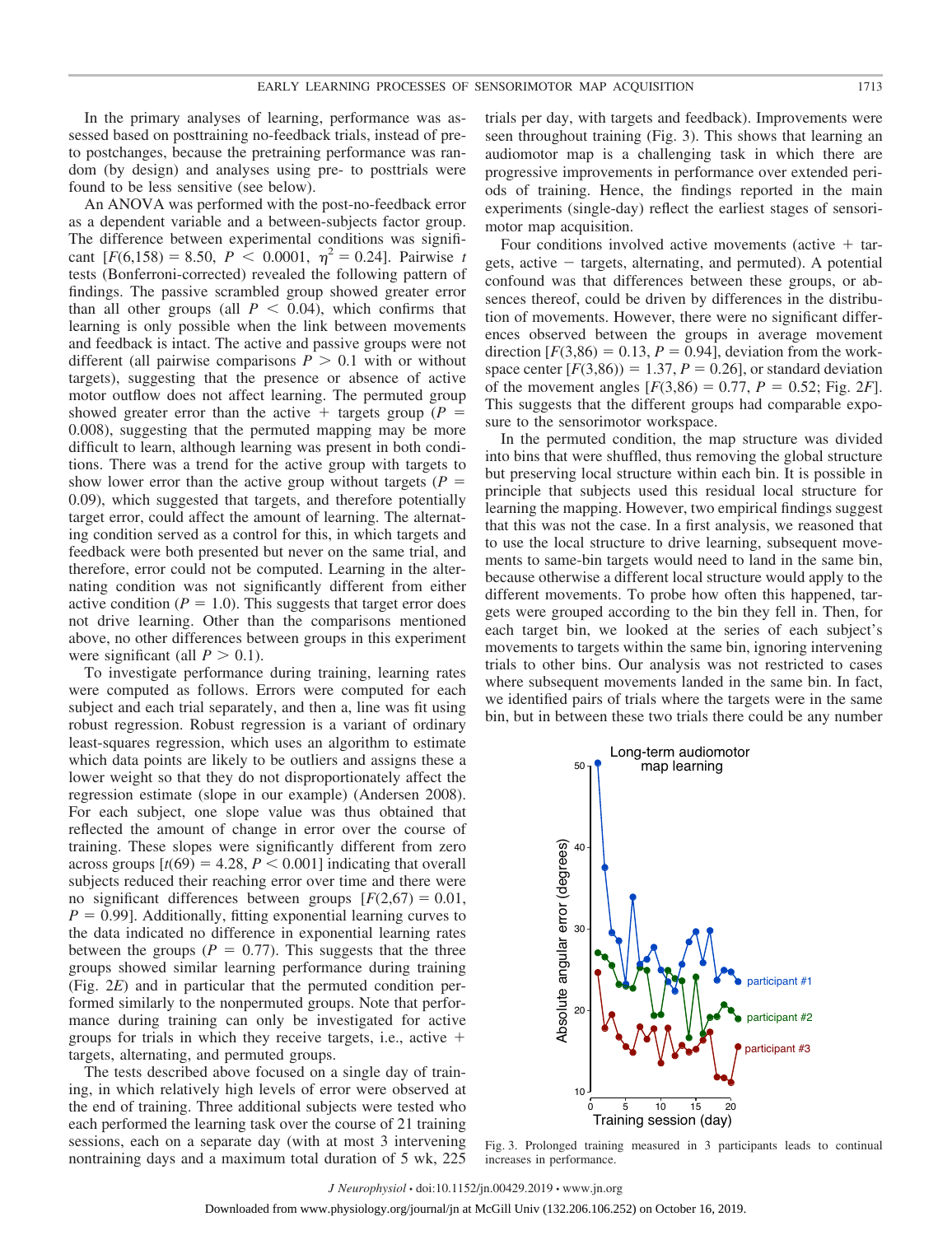of intervening trials to targets in different bins. For only 30.9% of all cases, two subsequent movements to the same target bin fell into the same bin (Fig. 4*A*). Note that chance level, if reaching is completely random, is 20%. This indicates that in the majority of trials where two targets were in the same bin, subsequent movements to these targets nevertheless land in different bins and therefore the local structure could not be used. In only a small portion of trials subsequent movements to similar targets land in the same bin, and therefore, the local structure of the map, within the bins, could actually be exploited. In a second, separate analysis, going back to all individual movements, we selected movements which landed in the correct bin, e.g., movements to a target in *bin 3* where the subject correctly landed in *bin 3*. If subjects used the local structure of the map within this bin, we hypothesized that their movement angles should follow the local structure of this bin; that is, the movement directions should vary with the position of the target within the bin. However, there was no significant correlation between the target angle and the movement angle [for all subjects combined,  $t(1438) = 1.11$ ,  $P = 0.27$ ; see Fig. 4*B*]. Note that the average of the movement angles corresponds to the center of the bin, but the individual movements are distributed largely uniformly across the bin (Fig. 4*C*) and this pattern is stable over the course of training (Fig. 4*D*). Taken together, these two analyses suggest that the local structure that remained after the permutation was applied was not used in the learning.



Fig. 4. The scale of the permutation corresponded roughly to the scale of the errors made by subjects in the task. *A*: distribution of movement angles relative to the center of the bin of the movement on the previous trial. The gray area indicates the width of the bin and represents subsequent movements that land in the same bin. This indicated that only in a small portion of trials did subjects subsequent movements to similar targets land in the same permutation bin; a.u., arbitrary units. *B*: if participants matched the local structure, then within each bin the reaching angle should increase with target angle. Here are indicated trials in which subjects landed in the correct bin. Each bin was then divided into 10 subbins (horizontal axis), and the subjects' average movements are indicated in gray dots (vertical axis) with averages (and SE) indicated in blue. Reaching angles did not increase with target angle, indicating that participant performance does not match the local structure within each bin. *C*: note that although subjects' average movements were in the center of the bin, the individual movements were distributed uniformly within each bin (here shown for all subjects combined; first 100 trials discarded for display). *D*: if subjects learn to reach to the center of the bins, this should reduce the distance between reach angle and the bin center, but that distance was stable over the course of training. Shown is average  $\pm$ SE of the (absolute) distance between reach angle and the center of the bin. The red trace indicates the expected distance for uniform reaching (which is  $9^\circ$  for an 18° bin).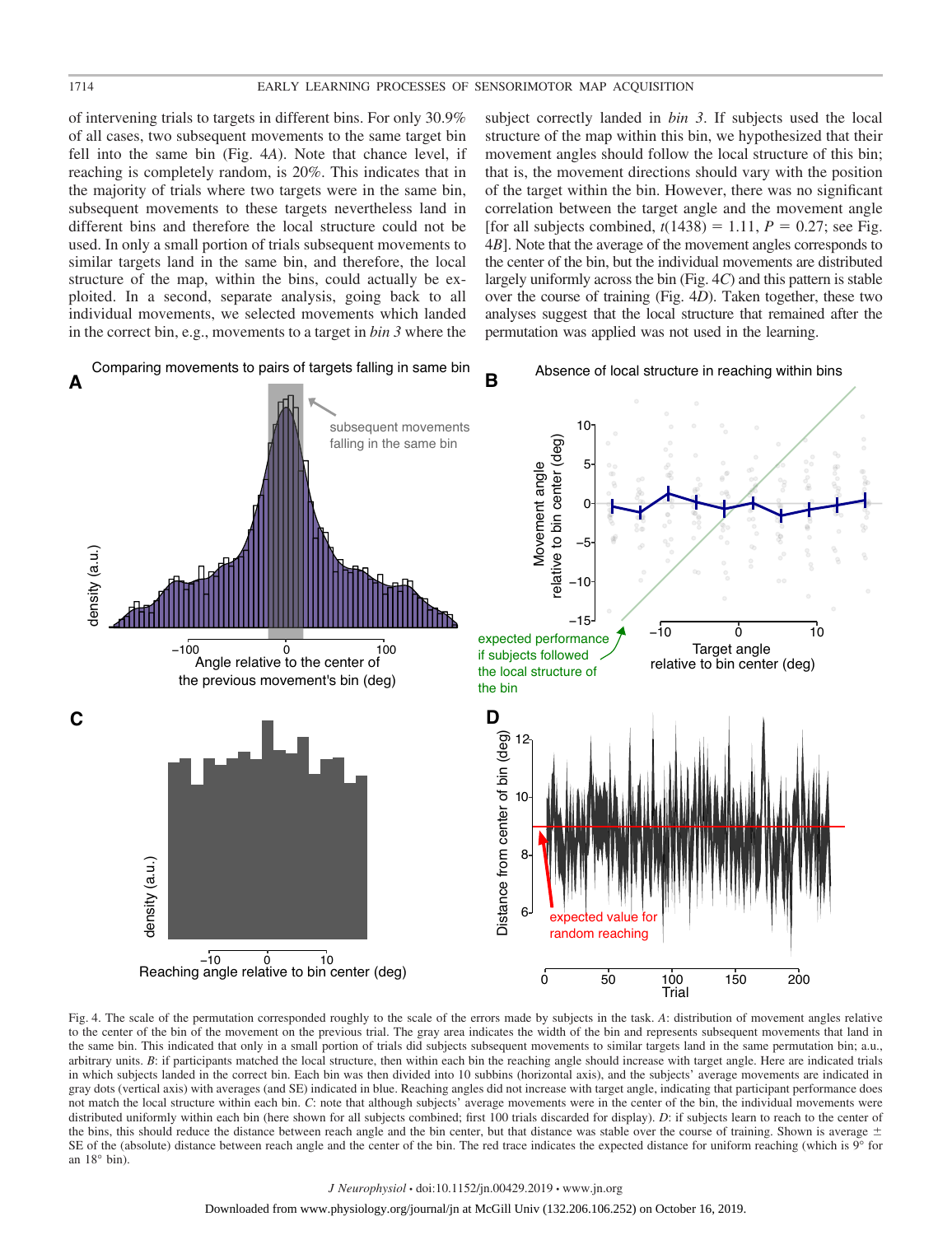In the passive condition, the subjects were instructed to not make any movements themselves and let the robot guide them. However, in principle it is possible that subjects actively moved along with the robot. In that case, they potentially produced motor outflow and may have used this to drive learning. To test whether this was the case, in each passive trial, the force that was sent to the robot motors was logged, and at the same time, the forces acting on the handle were measured. If subjects produced active movements that precisely followed the movements of the handle, there should be little force recorded acting on the handle (similar to when subjects are not holding the handle at all, in which case forces should be near zero). If however subjects let themselves be moved by the robot, then a force produced by the robot motor should result in an observed force in the opposite direction,



caused by the inertia of the subject's arm (Fig. 5*A*). The empirical finding was that motor force was indeed strongly negatively correlated with the observed force on the handle (Fig. 5*B*). This correlation was robust in all subjects and did not differ between the groups  $[F(2,70) = 1.49, P = 0.23; Fig. 5C]$ . This is consistent with the idea that subjects do not actively move along with the robot. To further exclude that subjects are actively moving along with the robot, we performed the following analysis. The assumption was that if subjects were completely passive, the displacement we observe should be approximately equivalent to that of moving a point mass of  $\sim$ 3 kg (the arm is  $\sim 5\%$  of body weight). If subjects are actively moving along, and based on the displacement, we estimated the mass that is being moved, it would seem less because of the assistive force. On each trial, the net force on the handle was

Fig. 5. Control analysis to confirm that passive subjects were not actively moving along with the robot handle. In each trial, forces on the handle were measured and compared with the force exerted by the motor to move the subject. *A*: time course of the motor force (red) and the measured force on the handle (blue) shows a strong negative correlation, as would be expected if the subject is not moving along with the handle. *B*: the distribution of correlations of all trials. *C*: a strong negative correlation was observed for all subjects and was not different between the passive groups. *D*: no relationship was observed between the motor versus observed force correlation and the amount of learning of the subject. *E*: to exclude that subjects actively moved along with the handle, we compared the programmed motor force (red arrow in inlay) and the measured force at the handle (blue arrow). The resulting net force (black arrow) was able to explain the observed displacement of a mass corresponding to roughly the weight of the subject arm, thus without needing to appeal to additional forces produced by the subject.

●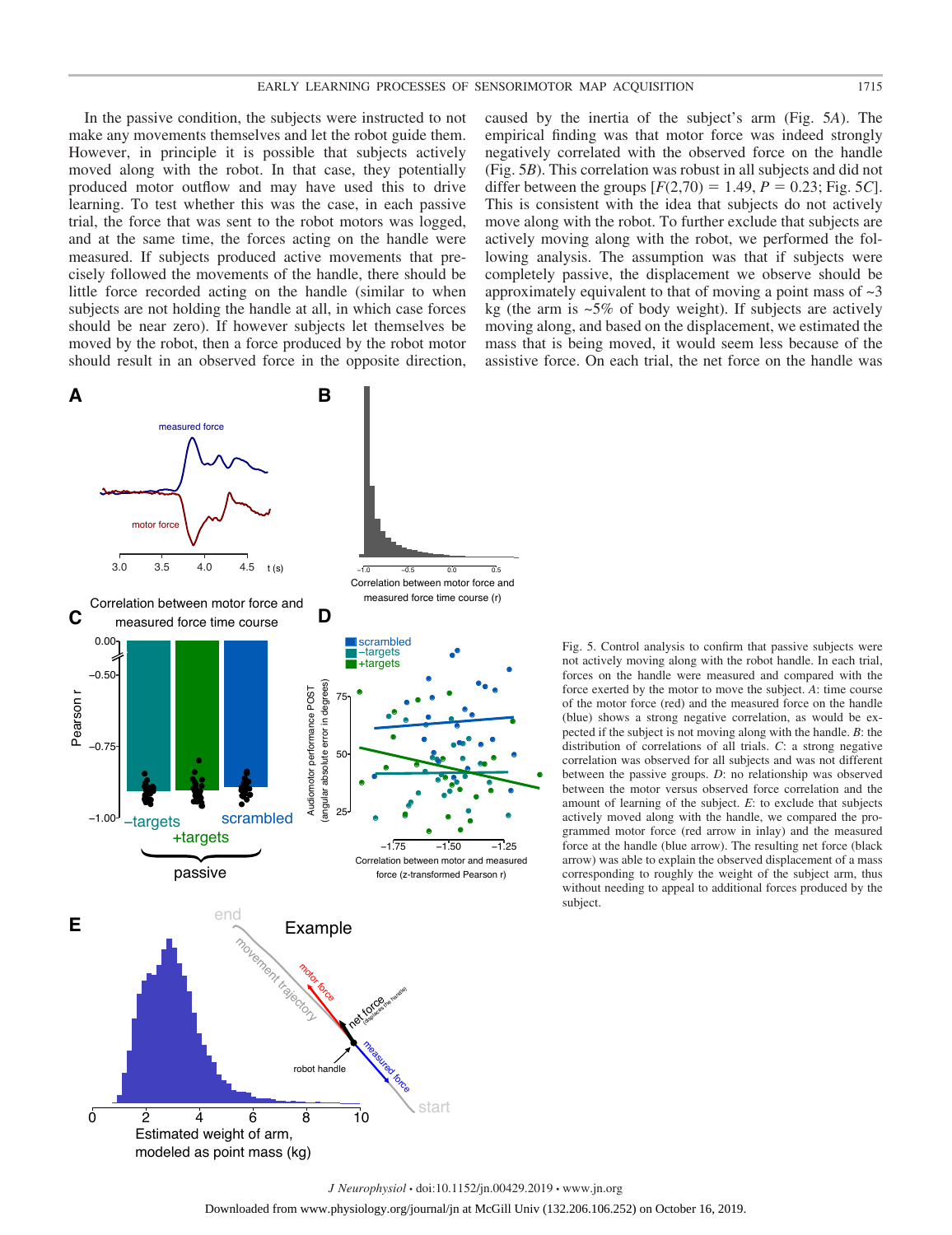calculated as the sum of the commanded motor force and the force recorded by the force transducer on the robot handle (e.g., the sum of the traces in Fig. 5*A*). This net force is what causes the motion of the subjects' arm (Fig. 5*E*, *inset*). Modeling the arm as a variable point mass, one can then compute the predicted displacement, and subsequently fit for the mass that matches the actually observed displacement. The average estimated weight was 3.084 kg, which matches the weight of the arm (typically 5% of body weight). In sum, the observed forces are able to account for the observed handle displacement. An additional control analysis was performed based on the idea that if in spite of the evidence above, marginal active movements would occur in the passive groups, and these would contribute to learning, then the closer the motor-toobserved force correlation is to zero (indicative of more active contribution by the subject), the more subjects should learn. That is, the motor-to-observed force correlation during training should predict the amount of learning measured during the no-feedback trials. However, there was no significant correlation with learning (passive  $+$  targets:  $r = -0.24$ ,  $P = 0.25$ ; passive  $-$  targets:  $r = 0.01$ ,  $P = 0.96$ ; and scrambled:  $r = 0.07$ ,  $P = 0.75$ ; Fig. 5*D*).

Before and after the audiomotor testing, participants completed auditory discrimination testing. Response accuracy was on average 72.9% (SD 6.9) before audiomotor learning and 73.4% (SD 6.9) afterwards. This difference was not significant  $[F(1,157) = 1.41, P = 0.24]$ , and there was no significant effect of group  $[F(6,157) = 0.50, P = 0.81]$  or interaction  $[F(6,157) = 1.03, P = 0.41]$ . To investigate whether auditory functioning could explain reaching performance, correlations were computed between audiomotor no-feedback trials after training and change in auditory test performance, which were not significant ( $r = -0.06$ ,  $P = 0.48$  for all subjects combined excluding the scrambled group, and carrying this out per group all correlation magnitudes  $r < 0.52$ , corrected  $P > 0.12$ ). This showed that basic auditory functioning remained stable during this experiment and learning could not be explained by an improvement in auditory perceptual function alone (van Vugt and Ostry 2018a, 2018b).

Participants also performed a motor copy test to measure proprioceptive and motor function in isolation (without auditory stimulation), in which the robot moved their hand to a location on the target circle and then to the starting point and their task was to move back to the indicated location (all in the absence of vision). Reaching error in this test was 5.41° (SD 1.5) before training and 5.13° (SD 1.4) after, and there was a statistical trend for this improvement to be significant  $[F(1,157) = 3.90, P = 0.05, \eta^2 = 0.009]$ , but there was no significant overall difference between groups  $[F(6,157) =$ 0.84,  $P = 0.54$ ] and no difference in amount of change per group [interaction  $F(6,157) = 0.41$ ,  $P = 0.87$ ]. In particular, the active with targets group did not show significant improvement  $[F(1,43) = 0.37, P = 0.55]$ . This suggested that although there may be a small improvement in reaching to proprioceptive targets, amounting to less than half a degree, this improvement could not explain the differences in audiomotor learning between the groups observed here. A possible reason why there was no proprioceptive learning here was that the robot's inertia was compensated, and thus subjects did not need to learn this inertia.

The main analyses described above compared learning between the various conditions using the no-feedback performance after training (post) instead of a change score from pre to post. The reason was that the pretraining no-feedback trials were included only to ensure that subjects had no prior information about the mapping, by showing that reaching was essentially random and that there were no biases. Pre-nofeedback trials are random by design because subjects have no way of knowing the arbitrary location-to-sound mapping. To confirm that pretrials were random, first, reaching error was computed for 1,000 permutations of the target angles and the subject's movements, and the resulting errors were not different from those actually observed empirically  $[t(197.35) =$  $-1.37$ ,  $P = 0.17$ . Second: reaching error on pre-no-feedback trials did not differ between the groups  $[F(6, 158) = 1.03, P =$ 0.41,  $\eta^2$  = 0.04]. Third, pre- versus postcomparisons are based on the idea that individual differences between subjects are subtracted out and only within-subject differences remain. However, there was no significant correlation between the preand postscores of the individual subjects ( $r = 0.03$ ,  $P = 0.72$ ), suggesting that pre- versus postcomparisons do not subtract individual differences but rather subtract a random value (the prescores) and thereby actually add noise. These three arguments show that the baseline no-feedback performance is essentially random, in line with previous studies (van Vugt and Ostry 2018a, 2018b), which confirmed that the learning task successfully studies sensorimotor map learning de novo. The main analyses in this paper therefore focused on the postmeasure in isolation as a measure of learning. The reason for that was that we expected that if the prescores are random, a pre- to poststatistical comparison analysis would be corrupted by additional random noise (the prescores), making it less powerful to detect subtle differences between the groups and thus unfairly bias the outcome toward our own hypotheses. To verify this, all the group comparisons were repeated also for the preto postcomparison, which indeed detected only a subset of the significant group differences of the post-only analysis reported above. The pre- to postimprovement scores were different across groups  $[F(6,158) = 4.65, P = 0.0002)$ . Pairwise *t* tests between all groups revealed only two pairs of groups to be significantly different: scrambled versus active  $+$  targets ( $P \le$ .0001) and scrambled versus alternating  $(P = 0.004)$ . None of the other pairs of groups showed significant differences in learning. This shows that the post-only comparison is more sensitive to group differences than the pre- to postanalysis and therefore the most stringent test of our own hypotheses. Note that although we found no differences in initial performance between the groups, this does not rule out that due to sampling error subjects in some groups had greater learning ability at the outset.

Additional control analyses revealed that across groups, there were no significant differences in amount of learning between male and female participants  $[F(1,126) = 0.08, P =$ 0.78; excluding data from the scrambled condition where learning was precluded by design]. Similarly, we compared performance between participants who reported no musical training, informal musical experience, or having played before ( $>$ 5 yr ago) and found no effect on learning [ $F(2,137) = 0.08$ ,  $P = 0.92$ . This suggests that gender or musical experience did not confound the results reported in the paper.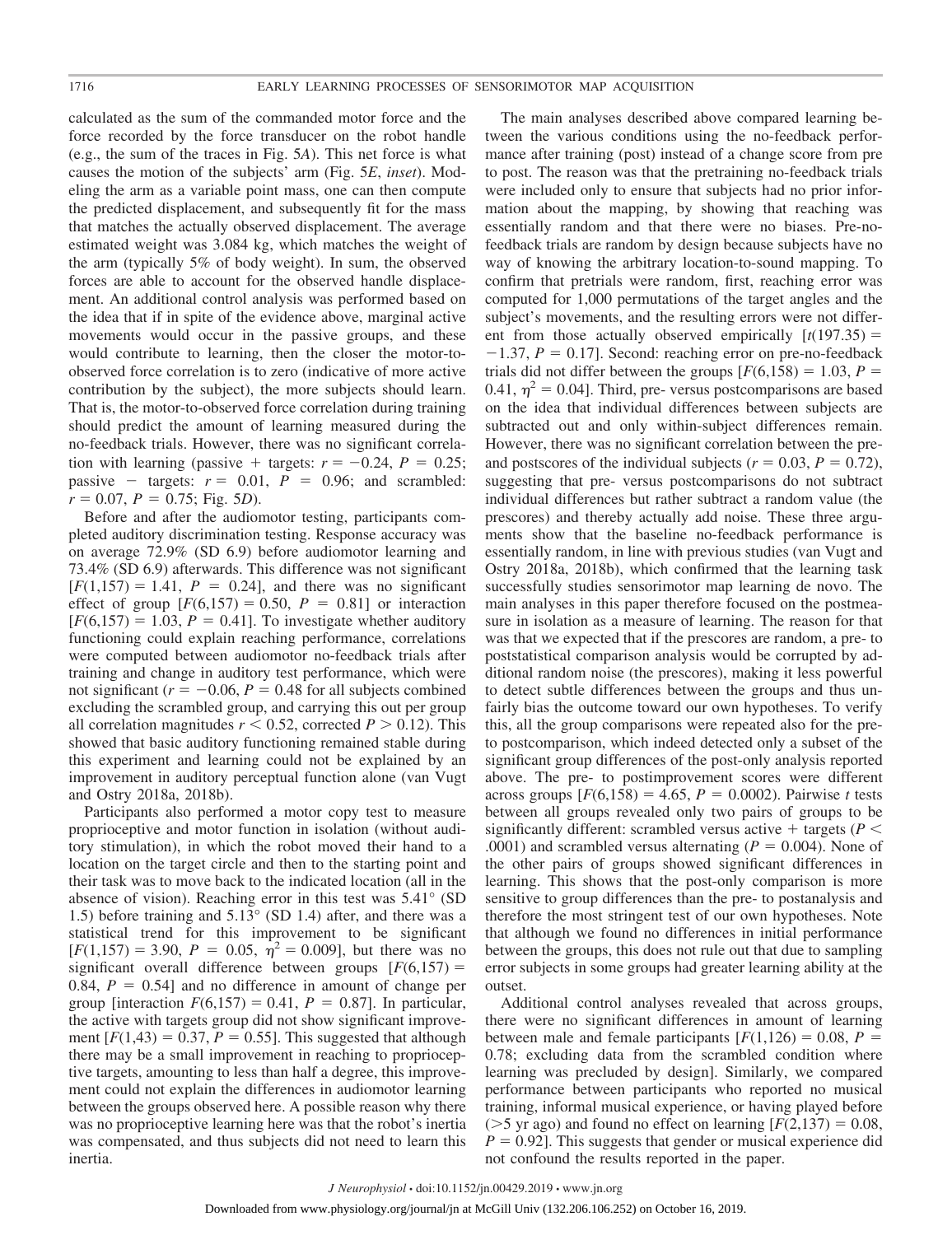#### **DISCUSSION**

A first challenge facing a sensorimotor learner is to understand the link between movements and their sensory outcomes, for example, learning what are the visual effects of arm reaching movements or which sounds result from which vocal tract configuration. The present study investigated how sensorimotor maps are first acquired. Specifically, do the early stages of map learning require active motor outflow? Does learning assume that sensory and motor distances are preserved by the mapping? Does map learning rely on comparing movement feedback with an overt target (error correction)? Subjects were tested in various conditions that each removed one or several of these sources of information. The key result was that in all conditions except for a scrambled condition, learning was observed and was similar in magnitude. This showed that maps can be learned using free exploration without targets and they can be learned passively. In sum, as long as sounds are consistently linked to somatosensory states, the mapping can be learned, suggesting a robust learning mechanism that can operate with minimal requirements. Even a mapping that does not preserve distances across motor and sensory modalities can be learned, showing that the learner does not need to make assumptions about the structure of the sensorimotor map and instead learning can proceed through the acquisition of a collection of individual sensory-motor instances.

In the present data set, participants learned a permuted mapping that was discontinuous and therefore did not preserve distances in sensory and motor spaces. This finding shows that at least in the early stages of learning, the learners do not need to make assumptions about the structure of the mapping that they encounter. To our knowledge, previous work in motor learning has not investigated learning of discontinuous mappings but is mostly based on mappings that preserve topology (Ritter et al. 1989). What comes closest are studies where humans learned an arbitrary, artificial mapping to control a visual cursor on a screen using finger movements (Mosier et al. 2005), which constitutes a complex but continuous mapping. The fact that a permuted mapping can be learned and is learned at the same rate as a nonpermuted mapping (Fig. 2*E*) suggests that sensorimotor mappings are stored not as a singular entity but rather as a patchwork set of distinct informational units on which learning can operate more or less independently (reminiscent of previous proposals such as Wolpert and Kawato 1998). Sensory-to-motor information is tracked largely independently in these local portions of the sensorimotor workspace, because if not, the error experienced for a movement in one permutation bin would be used to (erroneously) update the mapping in another bin (refer to Fig. 1*D*) and learning would be erratic. This finding is in line with studies in sensorimotor adaptation showing that what is learned in one portion of the workspace has little effect (generalization) in distant parts (Brayanov et al. 2012; Gandolfo et al. 1996; Joiner et al. 2013; Mattar and Ostry 2007, 2010; Wu and Smith 2013) and that multiple transformations can be learned simultaneously (Rochet-Capellan and Ostry 2011). That is, the sensorimotor mapping can undergo changes locally that largely do not cascade into global changes across the workspace. A similar phenomenon was observed previously in the context of learning novel audiomotor maps, where instead of interpolating to unknown movements, subjects proportionately reproduced

known movements, which is reminiscent of instance-based learning (van Vugt and Ostry 2018b). How exactly in each local neighborhood incoming feedback information is used to update the mapping remains an open question; this could involve either a proportionate correction (sensory prediction error) or replacing the previous entry with the current feedback, a strategy that has previously been suggested for machine learning (Aha et al. 1991; Atkeson et al. 1997b; Schaal and Atkeson 1998). The permuted mapping result is also similar to findings that subjects can learn multiple, even opposing perturbations in parallel, but in those cases contextual cues are typically provided (Howard et al. 2010; Imamizu et al. 2007; Lee and Schweighofer 2009) and interference tends to be observed between the perturbations. The permuted mapping shows that in the initial stages of learning complex sensorimotor contingencies, the brain can track different portions of the sensorimotor workspace largely independently. This finding is surprising because it would seem adaptive for the motor system to restrict the search space for sensorimotor maps to those mappings that are physiologically plausible, i.e., preserve distances, and a similar idea has been proposed for neural interfaces (Sadtler et al. 2014). The present data show that although permuted mappings can be learned, learning may be less than in a nonpermuted condition (active with targets). However, the permuted group shows learning and indeed the rate at which they learn is not different from the active nonpermuted groups. The permutation that was applied to the mapping disrupted the global structure of the maps (across bins) but retained some local structure (within bins). In principle, the local structure could have been responsible for learning gains observed here. However, it was found that subsequent movements to similar targets in only a small portion of cases landed in the same bin; therefore, in the majority of cases, the local structure could not be used (Fig. 4). Moreover, it was found that the reaching pattern within each bin did not follow the local structure. These two findings suggest that the residual local structure did not drive the learning observed here.

Active motor outflow appears not to be necessary for sensorimotor map learning. Participants in the present study showed learning when they were passively presented with the movements and sounds experienced by a yoked active participant. Some previous work shows a benefit of somatosensory experience for learning (Beste and Dinse 2013). Previous work also demonstrated visuomotor adaptation learning can occur with passive arm movements alone although learning is less than in active conditions (Lei et al. 2016). Passive movements with rotated visual feedback are furthermore accompanied by sensory change of similar magnitude to that typically observed with active motor learning (Mostafa et al. 2019). Only few previous studies showed passive learning was possible to the same extent as active learning (Bernardi et al. 2015), and many studies instead show little or no learning (Beets et al. 2012; Held and Hein 1963; Lotze et al. 2003). Here, how could passive exposure improve subsequent active movements to sounds? The present data suggest that rather than exploiting the experienced links between active movements and auditory feedback, passive subjects based their learning on the link between auditory feedback and the somatosensory trace of the movement that was presented to them passively. Then when tested on active movements after training, these participants could use the somatosensory memory trace to reproduce the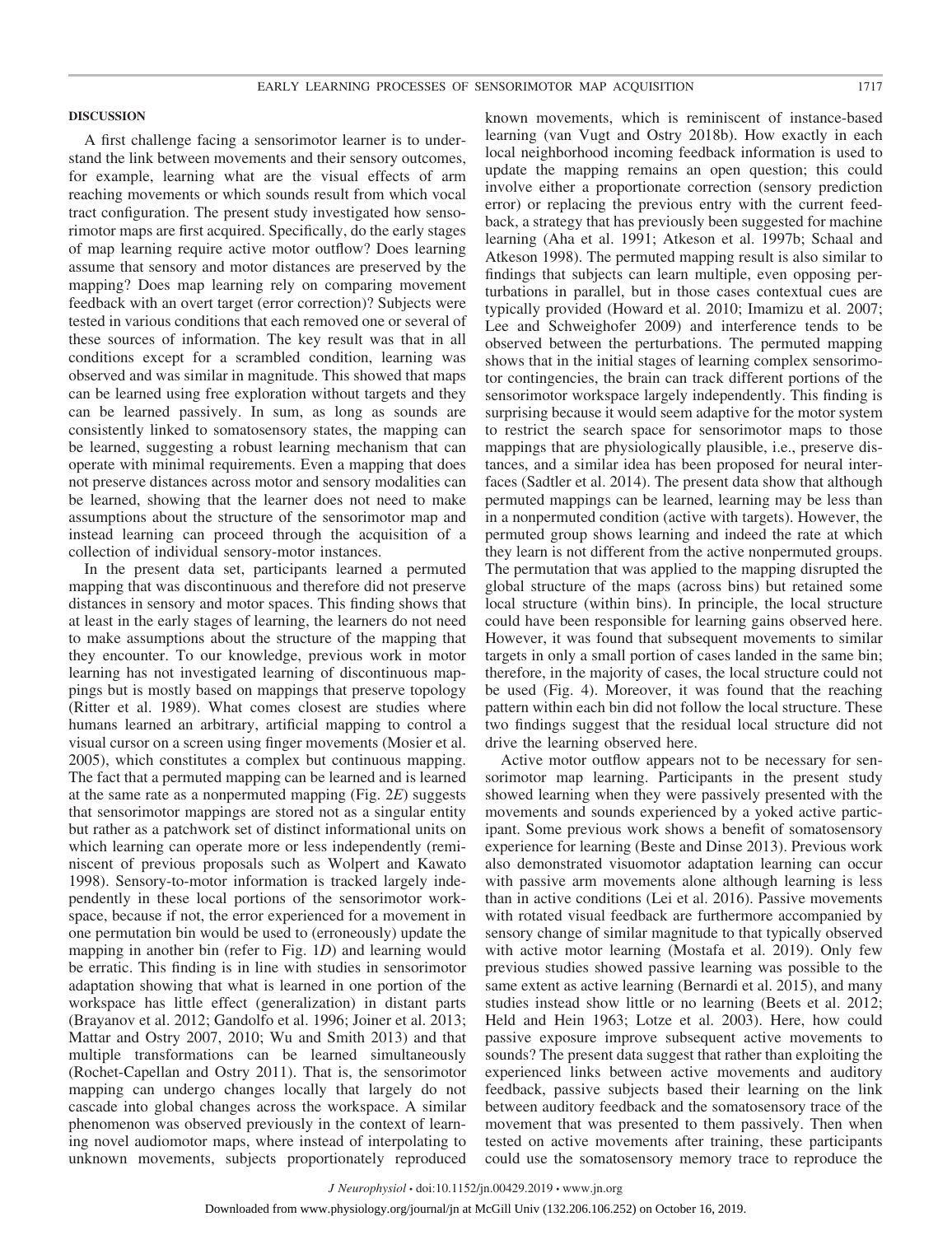same movement actively, a capacity widely observed previously (Fuentes and Bastian 2010). Active participants, during their learning trials, may have similarly used their somatosensory information instead of motor outflow during map formation so that sensorimotor maps are stored as sensory-to-sensory links instead of sensory-to-motor links. This aligns with recent work that suggests that sensorimotor adaptation applies to the actually performed movement rather than the planned movement (Gonzalez Castro et al. 2011); because in that case the only source of information about the actually experienced movement is the sensory inflow rather than the motor outflow. However, classical models of sensorimotor control typically start from the idea that what is learned is the relation between motor commands and sensory effects (Ghahramani et al. 1997; Wolpert et al. 2011). Similarly, models of sensorimotor learning in robotics have investigated map formation using selfgenerated exploratory movements such as exhibited by participants here (Saegusa et al. 2009), but to our knowledge, these are based on active motor outflow. A likely reason is that in these models, the robot's task is to learn the correlation between movements and somatosensory feedback. The apparent discrepancy between these existing ideas and the present data could be resolved by postulating that subjects learn sensory-to-somatosensory associations (in our case auditory-tosomatosensory) and when required to produce movements, these somatosensory traces are mapped to motor commands. For example, a subject in the active condition can keep track of the somatosensory experience of their own movements linked with the sounds they hear and thus form an auditory-tosomatosensory map. When they are subsequently asked to make active movements to targets (in the posttraining nofeedback trials), they can use the auditory-to-somatosensory map to generate a desired somatosensory trace, and then use their existing somatosensory-to-motor mapping to generate their movements. In sum, using those two mappings could yield auditory-to-motor links required for performance observed here. The fact that the somatosensory-to-motor map is preexisting and does not undergo changes is supported by the observation that subjects can perform the motor copy task before training and that their performance does not change substantially after training. A related question is that if learning in the active condition is based on linking somatosensory information to auditory feedback, and supposing that incoming sensory information is less reliable during active movement (Chapman et al. 1987; Collins et al. 1998), one might expect that there would be more learning in a passive condition. However, the passive groups did not show better learning during the no-feedback test phase in this experiment.

Sensorimotor map learning is also found to be possible without target error correction, because subjects were able to learn the mapping in a condition where no targets were presented during the learning phase. Previous studies approached the question whether error drives learning by creating conditions where errors were zero, for example, by giving subjects a perturbation coupled with an explicit strategy so that they produced no target error at the outset (Mazzoni and Krakauer 2006). Under such conditions, sensorimotor changes are still observed, which are thought to be driven by a discrepancy between predicted and actual sensory feedback, i.e., sensory prediction error (Shadmehr et al. 2010; Wolpert and Flanagan 2001). Sensory prediction error learning was possible in prin-

ciple in the present study as well, even without overt targets, because subjects could, before each movement, form a prediction of the auditory feedback, compare it with the feedback actually received, and then apply a proportionate correction. Learning was observed also in the permuted condition, where the sensorimotor mapping topology was discontinuous because it did not preserve distances in sensory and motor spaces (Fig. 1*D*). Sensory prediction error in this case could still be used, provided that it operates exclusively in the sensory domain, because there are no discontinuities in the auditory modality itself. In sum, the present data show that target error does not drive learning. The data do not rule out sensory-prediction error as a potential mechanism for learning. The data also do not force the conclusion that sensory-prediction error drives learning. An account of learning observed here based on sensory prediction error requires the assumption that subjects can correctly create a weighted combination of two sounds (the predicted sound and the actual feedback), which would be used as the new prediction for a given movement. The present result is in line with previous work in visuomotor adaptation that performance error does not drive learning (Lee et al. 2018).

Participants who received no targets at all showed a statistical trend toward impaired learning (relative to the group with targets), whereas this trend was not found in an alternating group who received intermittent trials with targets but no feedback. This suggests that the intermittent target trials had improved learning. The target trials themselves did not provide the subjects with information about the mapping because only targets were presented, not feedback, and the scrambled condition demonstrates that targets alone are not enough for learning but instead learning requires that feedback is linked in a systematic way to movements. Instead, the performance improvement of the alternating group (relative to the group that did not receive targets) could be due to the fact that they were required to query their sensorimotor map when targets were being presented. This idea is in line with a class of machine learning algorithms that defer processing of input data until a query is presented (Atkeson et al. 1997a), that is, until a targeted movement is required. Alternatively it could simply be that the presence of intermittent targets engaged attentional mechanisms that facilitated learning in general.

The present work tested participants learning a novel mapping between movements and sounds and therefore the conclusions pertain to the auditory-motor modalities. The learning process investigated here may be the same or different when learning mappings from movement to other sensory modalities (somatosensory, visual). Within the auditory domain, there is previous work examining the updating of auditory-motor representations (Kagerer and Contreras-Vidal 2009; Schmitz and Bock 2017), but these studies focus on the acoustic localization of sounds, which presumably relies on different processes than studied here because sounds used in the present study were not localized in space and differed only by their frequency contents.

Participants in the current study are in an usual situation because they have to build a sensorimotor map instead of having one at the outset. This is confirmed by their random performance at the outset, in line with previous studies using this setup (van Vugt and Ostry 2018a, 2018b) but contrasting with typical motor control paradigms where subjects, for example, reach to visual targets with rotated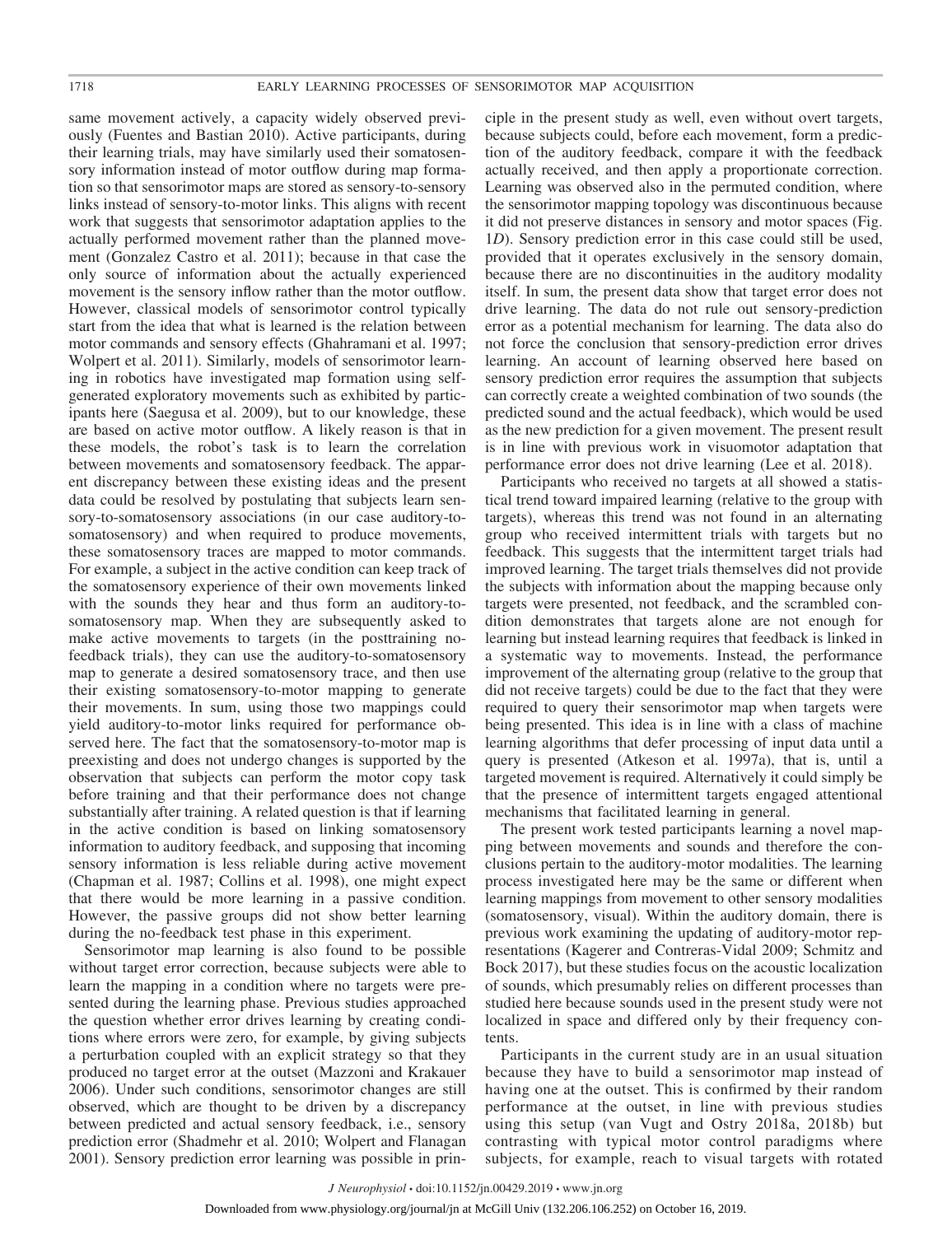visual feedback or experience force fields, where performance at the outset is biased (by the perturbation) and not random (Krakauer 2009). Participants in the current study were in much the same situation as an infant learning to speak by making predominantly random vocal movements thought to serve exploration of sensory-motor contingencies (Kuhl 2004; Locke 1989; von Hofsten 1982; Werker and Tees 1999). Some robotic learning architectures also use random movements to map out the sensory effects of motor commands (Schillaci and Hafner 2011). Due to the initial random performance, presumably subjects in the present study do not have an auditory-motor map at the outset and have to form one in the course of learning, whereas in previous studies an existing sensorimotor mapping is being updated. The key result from the present study is that this early phase of learning where sensorimotor maps are first formed does not require target error correction, active motor outflow, or continuous, topology-preserving mappings and instead shows that subjects may use a robust, instance-based learning mechanism.

#### **ACKNOWLEDGMENTS**

We are indebted to Bilal Alchalabi for assistance in data collection and the members of the Motor Neuroscience Laboratory at McGill for valuable discussions.

#### **GRANTS**

This work was supported by National Institute of Child Health and Human Development Grant R01-HD-075740 and Fonds de Recherche du Québec– Nature et Technologies, Banting Fellowship BPF-NSERC-01098, and Canadian Institutes of Health Research Postdoctoral Fellowship 382252.

#### **DISCLOSURES**

No conflicts of interest, financial or otherwise, are declared by the authors.

#### **AUTHOR CONTRIBUTIONS**

F.T.v.V. and D.J.O. conceived and designed research; F.T.v.V. performed experiments; F.T.v.V. analyzed data; F.T.v.V. and D.J.O. interpreted results of experiments; F.T.v.V. prepared figures; F.T.v.V. drafted manuscript; F.T.v.V. and D.J.O. edited and revised manuscript; F.T.v.V. and D.J.O. approved final version of manuscript.

#### **REFERENCES**

- **Aha DW, Kibler D, Albert MK.** Instance-based learning algorithms. *Mach* Learn 6: 37-66, 1991. doi[:10.1007/BF00153759.](https://doi.org/10.1007/BF00153759)
- **Andersen R.** Modern methods for robust regression. In: *Quantitative Applications in the Social Sciences*. Los Angeles, CA: Sage, 2008, no. 07-152. OCLC: ocm85833319.
- **Atkeson CG, Moore AW, Schaal S.** Locally weighted learning. *Artif Intell Rev* 11: 11–73, 1997a. doi[:10.1023/A:1006559212014.](https://doi.org/10.1023/A:1006559212014)
- **Atkeson CG, Moore AW, Schaal S.** Locally weighted learning for control. In: *Lazy Learning*, edited by Aha DW. Dordrecht, The Netherlands: Springer, 1997b, p. 75–113.
- **Beets IA, Macé M, Meesen RLJ, Cuypers K, Levin O, Swinnen SP.** Active versus passive training of a complex bimanual task: is prescriptive proprioceptive information sufficient for inducing motor learning? *PLoS One* 7: e37687, 2012. doi[:10.1371/journal.pone.0037687.](https://doi.org/10.1371/journal.pone.0037687)
- **Bernardi NF, Darainy M, Ostry DJ.** Somatosensory contribution to the initial stages of human motor learning. *J Neurosci* 35: 14316 –14326, 2015. doi[:10.1523/JNEUROSCI.1344-15.2015.](https://doi.org/10.1523/JNEUROSCI.1344-15.2015)
- **Beste C, Dinse HR.** Learning without training. *Curr Biol* 23: R489 –R499, 2013. doi[:10.1016/j.cub.2013.04.044.](https://doi.org/10.1016/j.cub.2013.04.044)
- **Brayanov JB, Press DZ, Smith MA.** Motor memory is encoded as a gain-field combination of intrinsic and extrinsic action representations. *J Neurosci* 32: 14951–14965, 2012. doi[:10.1523/JNEUROSCI.1928-12.2012.](https://doi.org/10.1523/JNEUROSCI.1928-12.2012)
- **Butcher PA, Taylor JA.** Decomposition of a sensory prediction error signal for visuomotor adaptation. *J Exp Psychol Hum Percept Perform* 44: 176 – 194, 2018. doi[:10.1037/xhp0000440.](https://doi.org/10.1037/xhp0000440)
- **Chapman CE, Bushnell MC, Miron D, Duncan GH, Lund JP.** Sensory perception during movement in man. *Exp Brain Res* 68: 516 –524, 1987. doi[:10.1007/BF00249795.](https://doi.org/10.1007/BF00249795)
- **Collins DF, Cameron T, Gillard DM, Prochazka A.** Muscular sense is attenuated when humans move. *J Physiol* 508: 635– 643, 1998. doi[:10.1111/](https://doi.org/10.1111/j.1469-7793.1998.00635.x) [j.1469-7793.1998.00635.x.](https://doi.org/10.1111/j.1469-7793.1998.00635.x)
- **Diedrichsen J, White O, Newman D, Lally N.** Use-dependent and errorbased learning of motor behaviors. *J Neurosci* 30: 5159 –5166, 2010. doi[:10.1523/JNEUROSCI.5406-09.2010.](https://doi.org/10.1523/JNEUROSCI.5406-09.2010)
- **Fuentes CT, Bastian AJ.** Where is your arm? Variations in proprioception across space and tasks. *J Neurophysiol* 103: 164 –171, 2010. doi[:10.1152/](https://doi.org/10.1152/jn.00494.2009) [jn.00494.2009.](https://doi.org/10.1152/jn.00494.2009)
- **Gandolfo F, Mussa-Ivaldi FA, Bizzi E.** Motor learning by field approximation. *Proc Natl Acad Sci USA* 93: 3843–3846, 1996. doi[:10.1073/pnas.93.](https://doi.org/10.1073/pnas.93.9.3843) [9.3843.](https://doi.org/10.1073/pnas.93.9.3843)
- **Ghahramani Z, Wolpert DM, Jordan MI.** Computational models of sensorimotor integration. *Adv Psychol* 119: 117–147, 1997. doi[:10.1016/S0166-](https://doi.org/10.1016/S0166-4115(97)80006-4) [4115\(97\)80006-4.](https://doi.org/10.1016/S0166-4115(97)80006-4)
- **Gonzalez Castro LN, Monsen CB, Smith MA.** The binding of learning to action in motor adaptation. *PLOS Comput Biol* 7: e1002052, 2011. doi[:10.](https://doi.org/10.1371/journal.pcbi.1002052) [1371/journal.pcbi.1002052.](https://doi.org/10.1371/journal.pcbi.1002052)
- **Guenther FH, Ghosh SS, Tourville JA.** Neural modeling and imaging of the cortical interactions underlying syllable production. *Brain Lang* 96: 280 – 301, 2006. doi[:10.1016/j.bandl.2005.06.001.](https://doi.org/10.1016/j.bandl.2005.06.001)
- **Haith AM, Krakauer JW.** Model-based and model-free mechanisms of human motor learning. *Adv Exp Med Biol* 782: 1–21, 2013. doi[:10.1007/](https://doi.org/10.1007/978-1-4614-5465-6_1) [978-1-4614-5465-6\\_1.](https://doi.org/10.1007/978-1-4614-5465-6_1)
- **Held R, Hein A.** Movement-produced stimulation in the development of visually guided behavior. *J Comp Physiol Psychol* 56: 872-876, 1963. doi[:10.1037/h0040546.](https://doi.org/10.1037/h0040546)
- **Howard IS, Ingram JN, Wolpert DM.** Context-dependent partitioning of motor learning in bimanual movements. *J Neurophysiol* 104: 2082–2091, 2010. doi[:10.1152/jn.00299.2010.](https://doi.org/10.1152/jn.00299.2010)
- **Imamizu H, Sugimoto N, Osu R, Tsutsui K, Sugiyama K, Wada Y, Kawato M.** Explicit contextual information selectively contributes to predictive switching of internal models. *Exp Brain Res* 181: 395– 408, 2007. doi[:10.1007/s00221-007-0940-1.](https://doi.org/10.1007/s00221-007-0940-1)
- **Joiner WM, Brayanov JB, Smith MA.** The training schedule affects the stability, not the magnitude, of the interlimb transfer of learned dynamics. *J Neurophysiol* 110: 984 –998, 2013. doi[:10.1152/jn.01072.2012.](https://doi.org/10.1152/jn.01072.2012)
- **Kagerer FA, Contreras-Vidal JL.** Adaptation of sound localization induced by rotated visual feedback in reaching movements. *Exp Brain Res* 193: 315–321, 2009. doi[:10.1007/s00221-008-1630-3.](https://doi.org/10.1007/s00221-008-1630-3)
- **Krakauer JW.** Motor learning and consolidation: the case of visuomotor rotation. *Adv Exp Med Biol* 629: 405– 421, 2009. doi[:10.1007/978-0-387-](https://doi.org/10.1007/978-0-387-77064-2_21) [77064-2\\_21.](https://doi.org/10.1007/978-0-387-77064-2_21)
- **Kuhl PK.** Early language acquisition: cracking the speech code. *Nat Rev Neurosci* 5: 831– 843, 2004. doi[:10.1038/nrn1533.](https://doi.org/10.1038/nrn1533)
- **Lee JY, Schweighofer N.** Dual adaptation supports a parallel architecture of motor memory. *J Neurosci* 29: 10396 –10404, 2009. doi[:10.1523/](https://doi.org/10.1523/JNEUROSCI.1294-09.2009) [JNEUROSCI.1294-09.2009.](https://doi.org/10.1523/JNEUROSCI.1294-09.2009)
- **Lee K, Oh Y, Izawa J, Schweighofer N.** Sensory prediction errors, not performance errors, update memories in visuomotor adaptation. *Sci Rep* 8: 16483, 2018. doi[:10.1038/s41598-018-34598-y.](https://doi.org/10.1038/s41598-018-34598-y)
- **Lei Y, Bao S, Wang J.** The combined effects of action observation and passive proprioceptive training on adaptive motor learning. *Neuroscience* 331: 91–98, 2016. doi[:10.1016/j.neuroscience.2016.06.011.](https://doi.org/10.1016/j.neuroscience.2016.06.011)
- **Leow LA, Marinovic W, de Rugy A, Carroll TJ.** Task errors contribute to implicit aftereffects in sensorimotor adaptation. *Eur J Neurosci* 48: 3397– 3409, 2018. doi[:10.1111/ejn.14213.](https://doi.org/10.1111/ejn.14213)
- Locke JL. Babbling and early speech: continuity and individual differences. *First Lang* 9: 191–205, 1989. doi[:10.1177/014272378900900606.](https://doi.org/10.1177/014272378900900606)
- **Lotze M, Braun C, Birbaumer N, Anders S, Cohen LG.** Motor learning elicited by voluntary drive. *Brain* 126: 866 – 872, 2003. doi[:10.1093/brain/](https://doi.org/10.1093/brain/awg079) [awg079.](https://doi.org/10.1093/brain/awg079)
- **Mattar AA, Gribble PL.** Motor learning by observing. *Neuron* 46: 153–160, 2005. doi[:10.1016/j.neuron.2005.02.009.](https://doi.org/10.1016/j.neuron.2005.02.009)